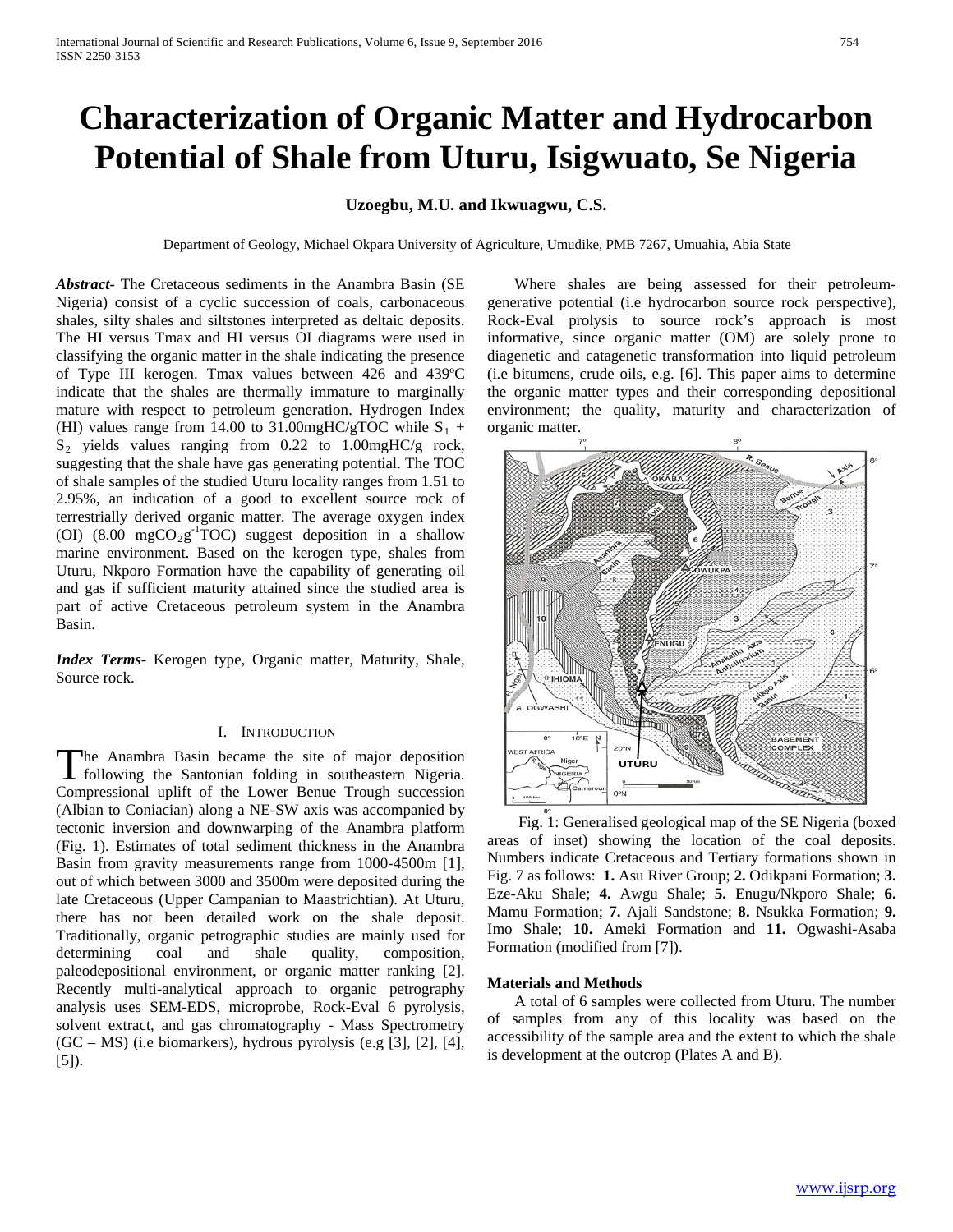

**(a) (b)**

## **Plates a, b: Field photograph of shale outcrop at Uturu along the Okigwe- Arochukwu road. Rock-Eval 6 Pyrolysis**

### **Samples Preparation**

 For each of these samples, 30 to 50g was used for the analyses. The samples were washed to remove the dirts and sands on them. The washed samples were kept in the oven for 24 hours to dry at temperature of 40°C. The dried samples were crushed by mortar and pestle. After crushing the samples, each of these crushed samples were divided into two equal parts. Half of the crushed samples in each case was packaged in a plastic bag and the remaining half was pulverized by vibratory disc mill Model RS 100 to <50 $\mu$ m size.

 A mass of 11 – 36mg of the pulverized samples were weighed in crucibles with a balance weighing instrument model Sartorius ISO 9001. The weighed samples together with the crucibles were placed in a Rock-Eval 6 machine where the samples were subjected to initial temperature of 100°C before it was increased to 300°C and finally to the temperature of 850°C. In between these temperatures, the Tmax, the temperature at maximum rate of pyrolysable (S2) hydrocarbon generation, was determined. Also free oil content (S1), pyrolysable hydrocarbon content (S2), and amount of  $CO<sub>2</sub>$  (S3) were determined (Fig. 2).



**Fig. 2: Programmed pyrolysis result profile.**

#### **Result and Discussions**

 In shale samples, average TOC of 2.0wt% is considered an excellent source rock as HI greater than 350mgHC/gTOC is proposed to generate high commercial quantity of petroleum [8]. Highest TOC content of 2.95wt% was obtained from the shale samples from Uturu. Its values range from 1.34 to 2.95wt% with a mean of 1.85wt% (Table 1). The TOC of the shale samples range from 1.34-2.95 wt% with an average of 1.85 wt% from the

Uturu shale samples. The highest TOC value of 2.95 wt% was obtained from the sample number UTTU-2. The organic matter content of the UTTU-3 from the outcrop locality is quite low (1.34 wt%) compared with that of the UTTU-2 sample which has a high organic matter content.

 High TOC contents of >>2.95wt.% and HI between 14.00 and 31.00mgHC/gTOC characterise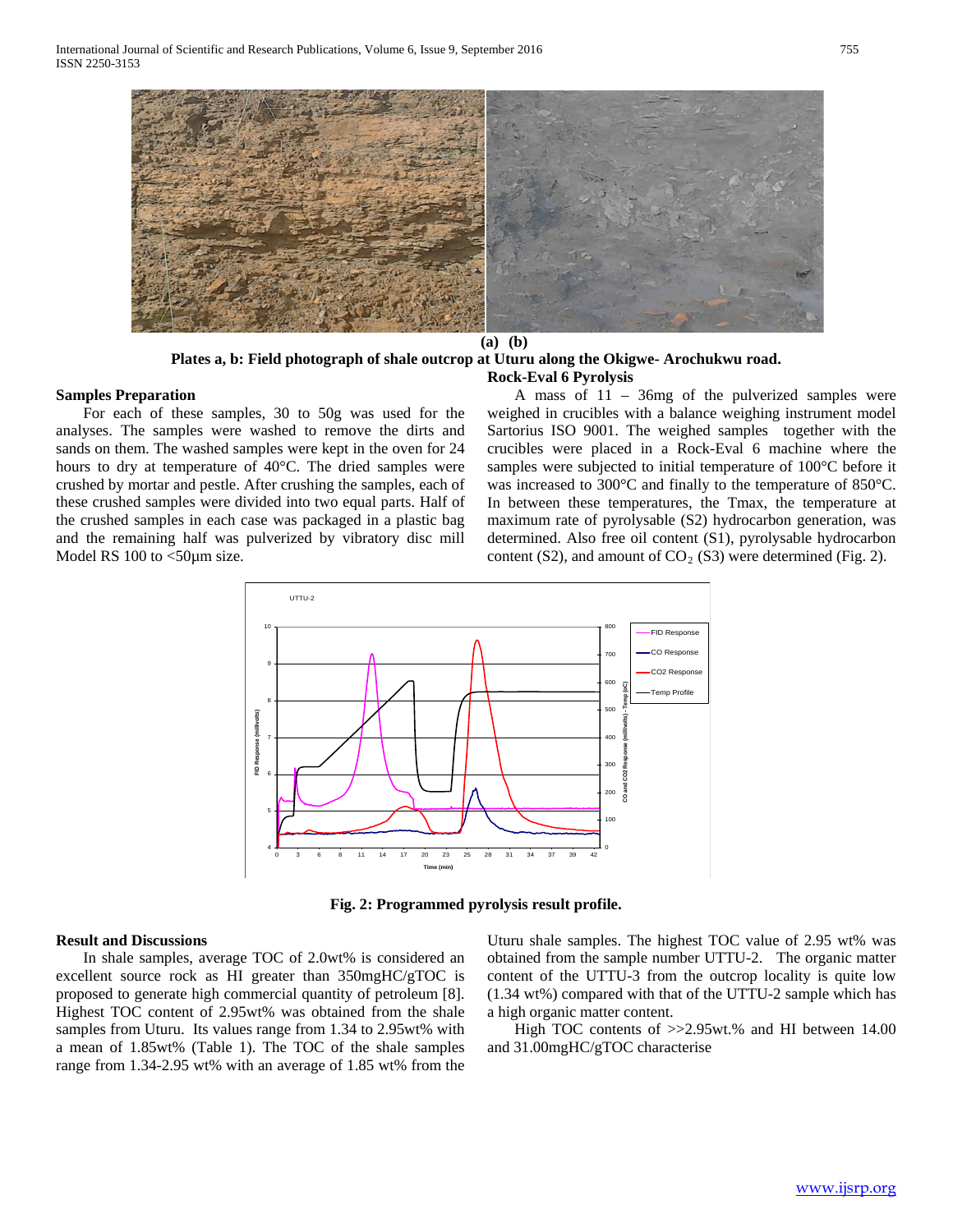| Name   |       | Sample Locality Lithology Tmax 51 52 53 | (°C) |      | $(mg/g)$ $(mg/g)$ $(mg/g)$ |      |      |           |      |      | PI S2/S3 S1/TOC TOC (mgS2/ (mgS3/<br>$(96)$ gTOC) gTOC) |     |
|--------|-------|-----------------------------------------|------|------|----------------------------|------|------|-----------|------|------|---------------------------------------------------------|-----|
| UTTU-1 | Uturu | Shale                                   | 435  | 0.04 | 0.25                       | 0.19 |      | 0.14 1.32 | 0.03 | 1.51 | 16                                                      | 12  |
| UTTU-2 | Uturu | Shale                                   | 438  | 0.07 | 0.93                       | 0.21 | 0.07 | 4.43      | 0.02 | 2.95 | 31                                                      | - 7 |
| UTTU-3 | Uturu | Shale                                   | 432  | 0.04 | 0.18                       | 0.13 | 0.18 | -1.38     | 0.03 | 1.34 | 14                                                      | 9   |
| UTTU-4 | Uturu | Shale                                   | 426  | 0.04 | 0.25                       | 0.09 | 0.14 | - 2.78    | 0.03 | 1.38 | 18                                                      | 6   |
| UTTU-5 | Uturu | Shale                                   | 435  | 0.05 | 0.45                       | 0.11 | 0.10 | 4.09      | 0.03 | 1.54 | -29                                                     | 7   |
| UTTU-6 | Uturu | Shale                                   | 439  | 0.06 | 0.72                       | 0.18 | 0.08 | 4.00      | 0.03 | 2.4  | 30                                                      | 7   |

Table 1: Rock-Eval data of shale samples from Uturu , Campanian Formation.

 the shale beds of the Uturu locality. The shale have TOC contents of 1.34 to 2.95wt.% and HI values between 14.00 and 31.00mgHC/gTOC. Variation in HI between 14.00 and 31.00mgHC/gTOC on the shale samples, suggests Type III OM [9]. The Uturu samples are within Type III OM. Generally all the samples indicate a high contribution of OM from higher terrestrial organism (Figs 4 and 5) [10].

The  $S_2$  values correspond to the hydrocarbons that evolve from the sample during the second programmed heating stage of pyrolysis. These hydrocarbons result from the cracking of heavy hydrocarbons and from the thermal breakdown of kerogen. It represents the milligrams of residual hydrocarbons in one gram of rock, thus indicating the potential amount of hydrocarbons that the source rock might still produce if thermal maturation continues. Samples from the Uturu locality are having their  $S_2$ values within the range of 0.18-0.93mg/g with an average of 0.46.

The  $S_2$  vs. TOC diagrams gave an average HI value of 44mgHC/gTOC for shale samples (Fig. 3). Therefore, most of the Anambra Basin shale samples were type III dominated with associated type II. The gas-prone nature of these shales (S2/S3; 1.33-4.43) from Uturu rules out type II kerogen, which usually shows S2/S3 greater than 5 [11] (Table 1).

Plots of  $S_2$  vs. TOC and determining the regression equation of average HI of 44mgHC/gTOC has been used by [12] as the best method for determining the true average HI and measuring the adsorption of hydrocarbons by the rock matrix. They noted that HI obtained from Rock-Eval pyrolysis of shaly source rocks, in most cases, may be less than the true average HI of the sample due to the hydrocarbons adsorptive capacity of the source rock matrix [13] and that using the regression equation derived from the  $S_2$  vs. TOC graph automatically correct HI for this effect. The average HI of the Uturu shale samples from the  $S_2$  vs. TOC plots is very reliable (correlation coefficient is 0.95) which indicated a value of 44mgHC/gTOC (Fig. 3) which is below 300 mgHC/gTOC [9], hence supporting the predominant of the type III with associated type II organic matter of the Anambra Basin.

HI vs. Tmax diagram classifies the OM in the shale as type III kerogen [10]. HI values for the shale samples range from 14 to 31 mgHC/gTOC and  $S1 + S2$  yields range from 0.22 to 1.00 mgHC/g rock, suggesting that the shale also have gas and oilgenerating potential as seen in Ihube [7]. [9] has suggested that at thermal maturity equivalent to vitrinite reflectance of 0.6% (Tmax 435 °C), rocks with HI above 300mgHC/gTOC produce oil; those with HI between 300 and 150 produce oil and gas; those with HI between 150 and 50 produce gas, and those with less than 50 are inert (Fig. 4).

 The van Krevelen diagrams for the shale samples show a dominance of type III (Fig. 4). The highest HI samples may be assigned to a high-potential type II kerogen at the diagenesis/ catagenesis boundary [13]. The corresponding HI-Tmax diagram based on the values given by [9] indicates some potential between oil and gas with gas dominating (Fig. 4).

 Majority of the samples fall into fields that have hydrocarbon generative potential as seen in shales from Uturu samples (Figs. 5 and 6). The Uturu samples are mixed with recycled terrestrial organic worked OM pointing to type III (Fig. 5). These recycled OM might have been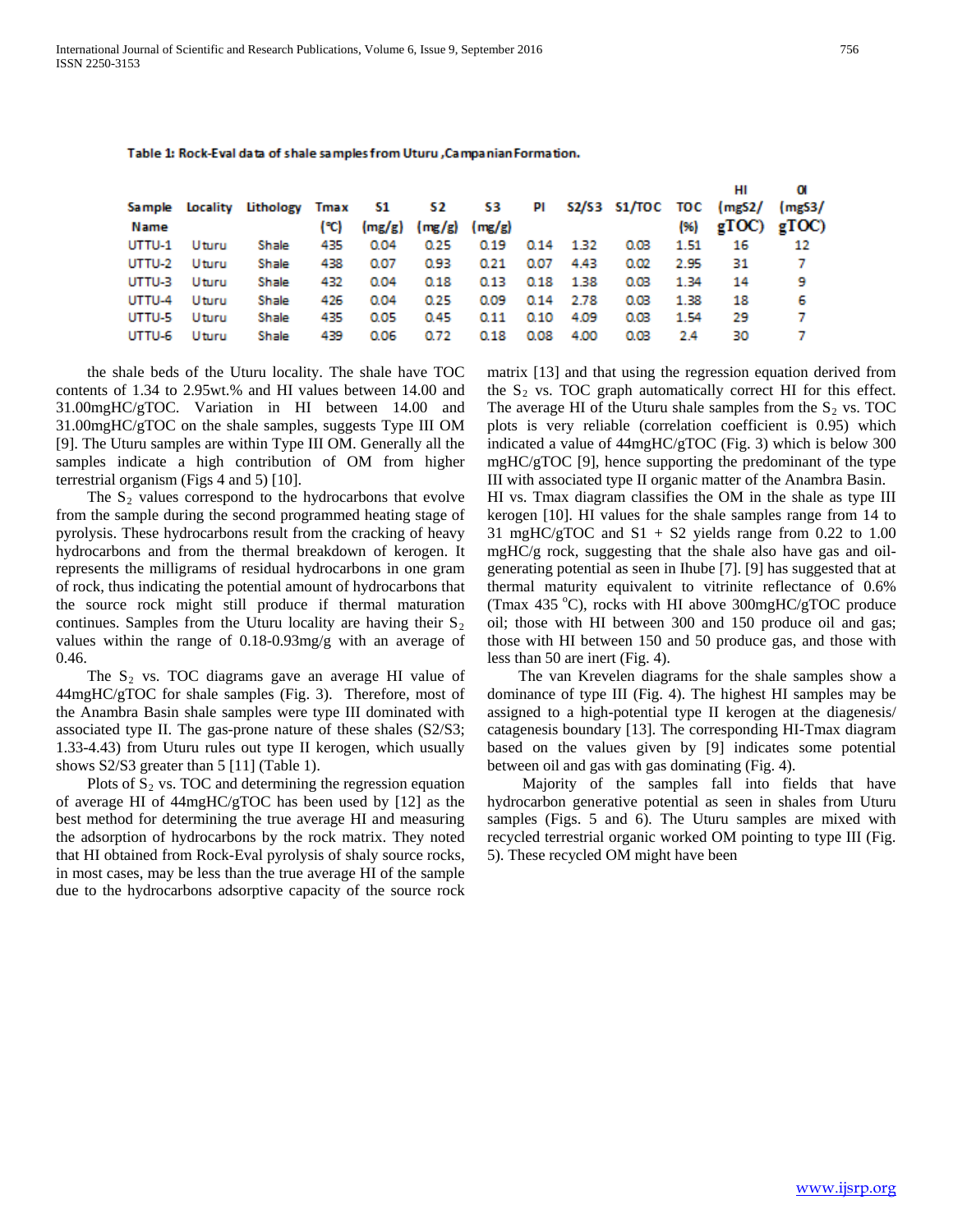International Journal of Scientific and Research Publications, Volume 6, Issue 9, September 2016 757 ISSN 2250-3153



**Fig. 3: A diagram of S2 versus TOC of shale samples from Uturu with calculated average hydrogen indices (Av. HI).** Type III OM, and hence to determine if the Tmax anomalies

 transported by fluvial processes [13], [14] as found in prodelta shales of a delta system. have

 The samples from Uturu were plotted on the OI vs. Tmax diagram of [15] to test if samples followed the typical trend for



**Fig. 4: A plot of HI versus Tmax indicating type of organic matter and maturity level.**



**Fig. 5: A diagram of Tmax versus HI of shale samples from Uturu describing the quality of organic matter.**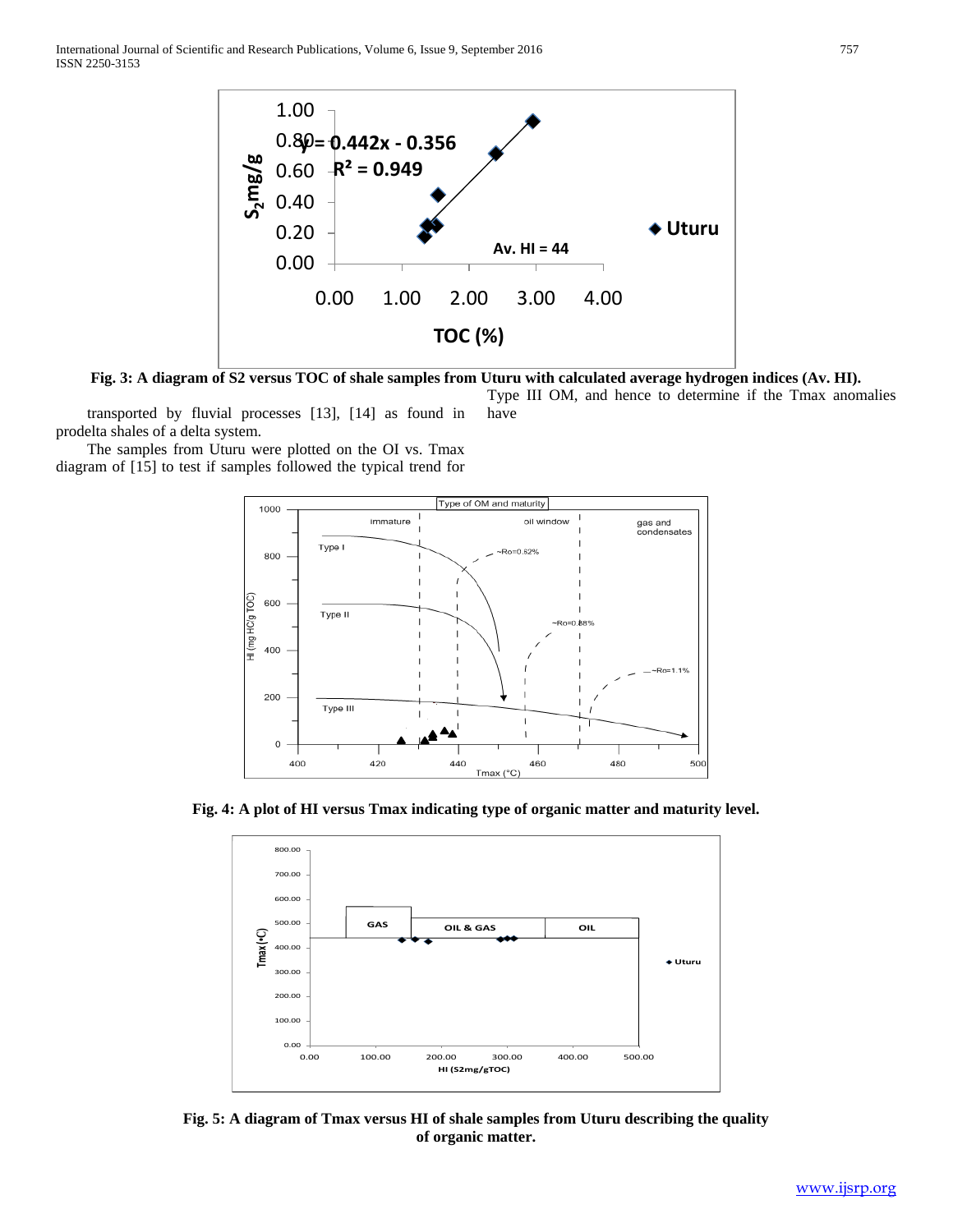any relationship to thermal conditions. The trends in Uturu shale samples show essentially a decrease in OI as Tmax increases indicating the maturity level (Table 1). This reflects the samples under study contain essentially Type III kerogen since they follow [15] typical trend for Type III OM.

 In the diagram Tmax vs. HI (Fig. 6) indicates that most of the OM falls into oil and gas portion which implies that the OM contains oil and gas potential. A Plot of the SOM (extract yield) against TOC as proposed by Landis and Connan (1980) in [16] for the shale samples indicates that migration of oil has taken place (Fig. 6). This diagram does not recognize the oil source rock potential of coals and coaly samples and can therefore not be used to evaluate such samples.

This is supported by the diagram of  $S1 + S2$  vs TOC (Fig. 7) characterizing the shale samples from Uturu as good to excellent source rocks with TOC and S1 + S2 of 1.85wt% and 51.0mg/g respectively. This is also supported by the report of [17] from their investigations on shaly facies of gas prone sequences in the Anambra Basin based on the values of TOC (13.1-29.4wt%) and soluble organic matter (SOM) (137- 450ppm) which are indicative of fair to good and adequate source potential. [18] also investigated the Maastrichtian sediments around Enugu escarpment of the Anambra Basin which revealed the exceeding minimum threshold TOC value (0.65-1.82wt %) for shale samples. Thermal maturity was confirmed by plotting the profiles of Tmax vs TOC (Table 1) showing that only UTTU-4 shale sample from Uturu that did not attain to "oil window"



**Fig. 6: A diagram showing the characterization of organic matter: SOM. vs TOC [30] of samples from Anambra Basin indicating no migirated oil in the area.**

 (430ºC) while the rest of samples attained to threshold value and are mature. The hydrocarbon generative capacity  $(S1 +$ S2) shows that the Uturu shale (0.22 to 1.00) UTTU-2 has the highest residual potential to expel hydrocarbons as compared to the UTTU-3 sample. The thermal maturation for Uturu shale is, however, moderate. Although the S1+S2 of the locality involve are low but their thermal gas generation based on Tmax vs. HI indicates oil and gas potential. The observed increase in PI and S1/TOC supports the hydrocarbon generative potential of these shale samples.



**Fig, 7: A diagram indicating the quality of kerogen type in the shale samples from Uturu: S1 + S2 versus TOC.**